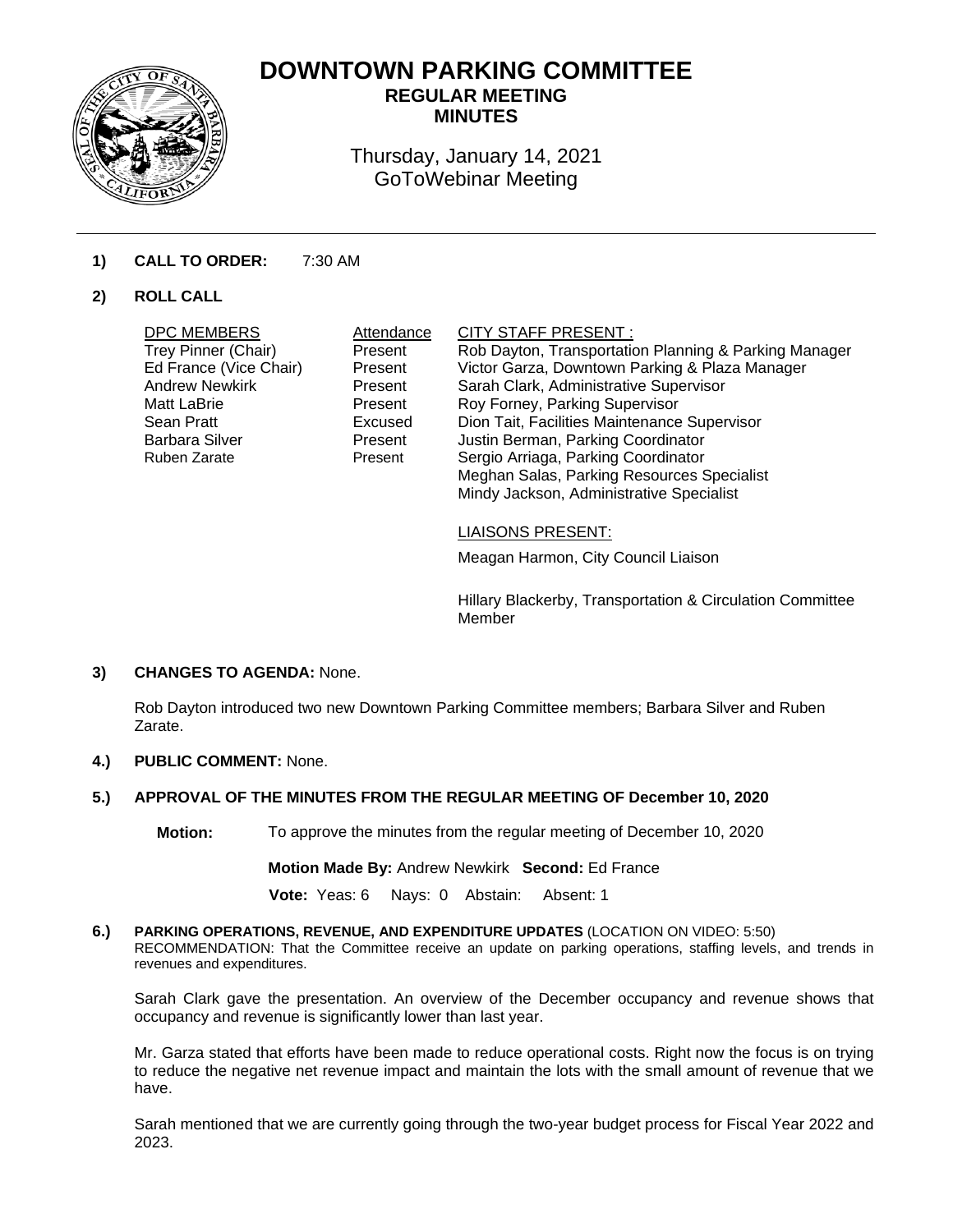### **PUBLIC COMMENT**: None.

#### **7.) DOWNTOWN PLAZA ACTIVITY UPDATES** (LOCATION ON VIDEO: 26:05)

RECOMMENDATION: That the Committee receive an update on the Downtown Plaza, including parklets, outdoor dining, implementation of City ordinances, and status of street closures. Extension of Emergency Ordinance closing State Street, update on notifications to businesses, and the start of enforcement regarding Americans with Disabilities Act guidelines, storm flows, and winterization.

#### Mr. Garza gave the following updates:

The Downtown Parking Program's focus has been on operations and maintenance of the five garages and seven surface parking lots. With the creation of the promenade, Downtown Parking oversees the maintenance of the sidewalk power washing, landscape maintenance, and the litter clean-up that is needed every day of the year. Dion Tait and Roy Forney oversee and also perform a lot of the maintenance to keep the promenade in a clean condition.

Staff is also assisting Downtown Santa Barbara with the Thursday markets and assisting the Farmer's Market on Tuesday's with traffic control and accessibility to electrical outlets. Staff is working with merchants and their needs for outdoor lighting, and with the help of contractors have installed outdoor holiday lighting. Staff is working with contractors to install terracotta pots and planting. A contractor has been hired to install additional traffic control. This is all part of the interim faze of the promenade that followed the construction phase of the promenade. Staff is working to make things more aesthetically pleasing. Bike share racks are being installed for electric bikes. Staff is also working with business owners to make sure that the outdoor dining structures don't block storm water flow in the gutters. Guidelines are being given to make changes in a safe and aesthetic way. The Downtown Ambassadors have been directing services to the homeless.

Chair Pinner asked if there will be data reported on Bike Share. Mr. Dayton said yes, BCycle will provide data on use and staff will report back to the DPC.

Mr. Dayton stated that there was an appeal on the coastal zone permit that will go to Council on January 29. This will delay access of Bike Share to the Waterfront. The launch of Bike Share will be above the freeway until the permit issue is resolved regarding the coastal zone area.

#### **PUBLIC COMMENT**: None.

#### **8.) STATE STREET SUBCOMMITTEE:**(LOCATION ON VIDEO: 53:00)

RECOMMENDATION: That the Committee receive an update on the Subcommittee's work on Downtown Plaza visioning.

Mr. Dayton gave the update on the subcommittee:

The subcommittee is working to come up with a plan for the future of State Street. They will be talking about the expansion of the guidelines at the next meeting. The committee is interested in changing the guidelines as we now move from safety and functionality to aesthetics.

Mr. Newkirk would like to see the meetings held in the evening so more people and perspectives can be available.

#### **PUBLIC COMMENT**: None.

### **9.) APPOINTMENT OF CHAIR AND VICE CHAIR:** (LOCATION ON VIDEO: 1:15:45)

**Motion:** To Appoint the current Chair, Trey Pinner and Vice Chair, Ed France, to serve another term.

#### **Motion Made By:** Matt LaBrie **Second:** Andrew Newkirk

 **Vote:** Yeas: 6 Nays: 0 Abstain: Absent: 1

## **PUBLIC COMMENT**: None.

#### **10.) ANNOUNCEMENTS**

Mr. Dayton commented that the Terra Cota Pots are going in and being filled with plants. The bollards are also on order and the green lanes will be painted. This should be all completed by February and we will see a new look downtown.